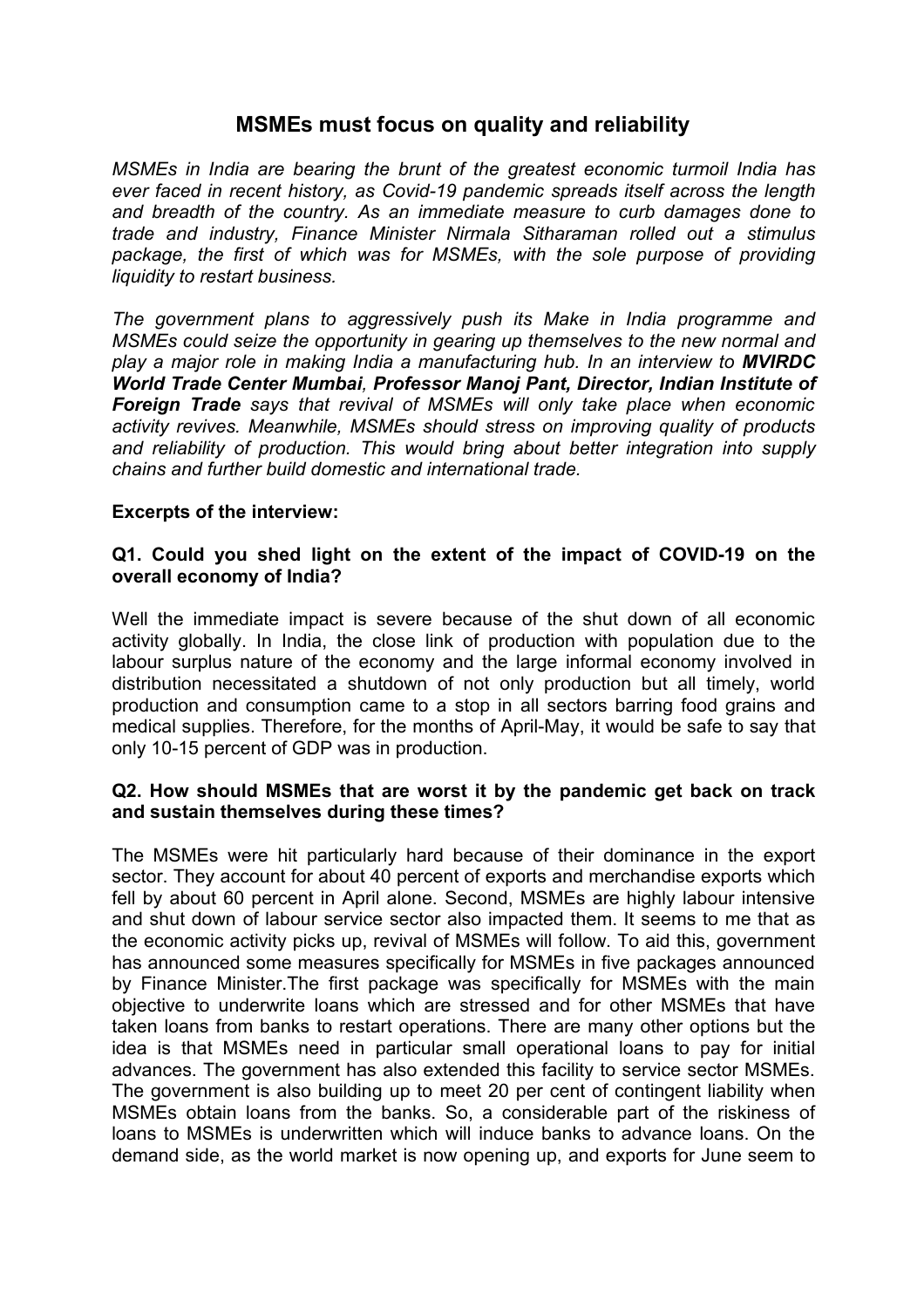be on track, it would seem that MSMEs need to start operations once more using supply side leverage given by the government.

# **Q3. What is your opinion on FM Stimulus package and RBI's initiatives to help the economy revive?**

Very small unit owners were also beneficiaries of the one time grant of Rs. 5000 given for maintenance in the strict lockdown month of April. In the first package announced by FM, about Rs. 26000 crore was committed to MSME subordinate debt, for their equity fund, for a partial credit guarantee scheme (which is mentioned earlier) and for also assuming Provident Fund (PF) liability of employers for their employees. These measures reduce both risk and cost of operations to MSMEs which should see things looking up soon. In addition, there are also state level schemes announced separately.

# **Q4. How should businesses align themselves to the new normal?**

I think while physical distancing seems to be what all businesses, large and small, will have to learn to live with for some time. I don't see the strong servicemanufacturing link changing dramatically so that the close link between big and small businesses should continue. In addition, given the unique close links between consumers and small business shown in recent lockdown, big aggregators like Amazon, Flipkart, etc. have found it useful to integrate small business owners into their vast distributional networks. I think, in the new normal, MSMEs might find that with the aggregators looking after marketing and distribution cost (which are substantial), MSMEs can concentrate on maintaining quality and reliability of production. Aggregators bring to MSMEs a much larger national and global market at no additional cost. However, quality in supply will have to be ramped up. So, the partnership can be cooperative rather than antagonistic. This will also allow MSMEs to integrate better in supply chains which govern domestic and international trade.

### **Q5. Exports of the country have declined considerably since the lockdown. What needs to be done to bounce back?**

Even during the lockdown of March most ministries were working online to clear bottlenecks in production be they in supply movements or in port clearances. We now hear that the world market is at least back on track to hit Feb 2020 levels. Here, the pandemic might well see the world market react more positively than expected to a lifting of world-wide pandemic induced gloom. However, to move beyond long-term levels, MSMEs will have to pay greater attention to quality. In particular, MSMEs in gold and jewellery segments and in apparel will have to pay particular attention as, even before the pandemic, their exports had started to slow down.

# **Notifications**

# **Press Information Bureau, Government of India**

Update on COVID 19